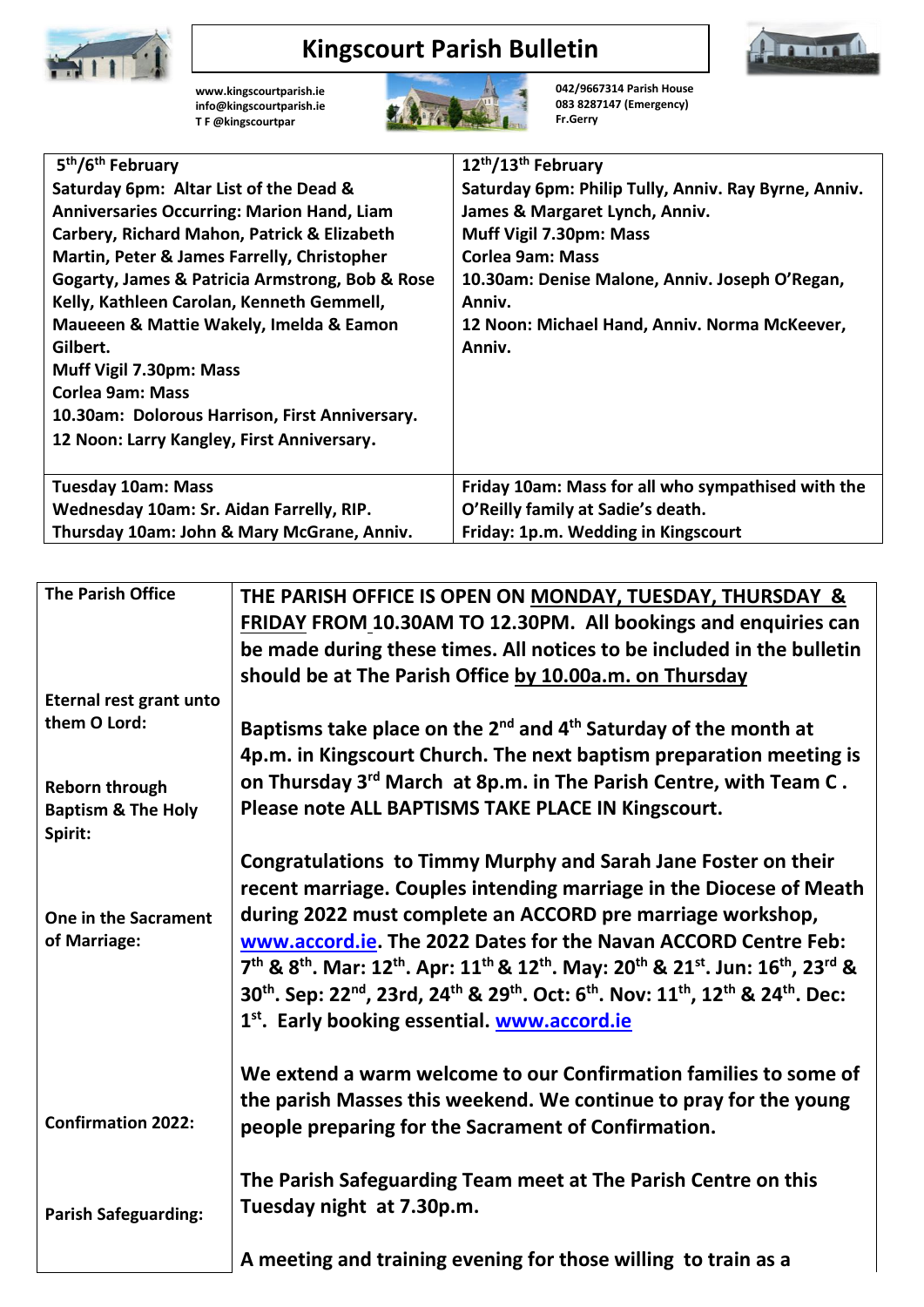| <b>Ministers of Holy</b>       | Minister of Holy Communion in our parish will take place on                               |
|--------------------------------|-------------------------------------------------------------------------------------------|
| Communion.                     | Wednesday night at 7.30p.m. We earnestly invite parishioners to                           |
|                                | come forward and serve in this important ministry in the parish.                          |
|                                |                                                                                           |
|                                |                                                                                           |
| <b>Parish Finance</b>          | The Parish Finance Committee meet at The Parish Centre on this                            |
| <b>Committee:</b>              | Thursday night at 8.30p.m.                                                                |
|                                |                                                                                           |
|                                | Our annual Cemetery Sunday Mass and Blessing of Graves, which we                          |
| <b>Cemetery Sunday</b>         | have been unable to gather for in the last two years, is hoped to                         |
| 2022:                          | take place on the August Bank Holiday, Sunday 31 <sup>st</sup> July at 12noon.            |
|                                |                                                                                           |
|                                |                                                                                           |
| <b>Celebrating Saint</b>       | We plan to host our annual Saint Valentine's Mass for married                             |
| <b>Valentine's Mass:</b>       | couples at The Church of the Immaculate Conception on nest                                |
|                                | Saturday 12 <sup>th</sup> February at 6p.m.                                               |
|                                |                                                                                           |
| Sanitising:                    |                                                                                           |
|                                | A very sincere word of thanks to those who kindly sanitise the                            |
|                                | church after Masses at the weekend. We could do with just a few                           |
|                                | more volunteers. Gloves and materials are supplied.                                       |
|                                |                                                                                           |
| <b>Adoration:</b>              | Adoration of the Blessed Sacrament continues on Tuesday from                              |
|                                | Mass time until concluding prayers and The Angelus at 12noon.                             |
|                                | We encourage parishioners to consider joining even for a little                           |
|                                |                                                                                           |
|                                | time of quiet prayer during this new year.                                                |
|                                |                                                                                           |
| <b>Thank You!</b>              | The family of the late Sadie O'Reilly thank all who kindly supported                      |
|                                | and sympathised with the family in their recent sad bereavement.                          |
|                                | Mass is being offered for your intentions.                                                |
|                                |                                                                                           |
|                                | It has been advised that Saint Mary's Road will be closed from                            |
|                                | Monday 24 <sup>TH</sup> February to Friday 4 <sup>th</sup> March. This will be of a great |
| <b>Closure of Saint Mary's</b> | inconvenience to parishioners and beyond our control. Entrance to                         |
| Road:                          | the Church, Cemetery and Parish House and Office will be from the                         |
|                                | Kells Road. Thank you for your understanding.                                             |
|                                |                                                                                           |
|                                | <b>KINGSCOURT PARISH PILGRIMAGE TRIP IN THE</b>                                           |
|                                | <u> FOOTSTEPS OF SAINT PATRICK 25TH SEPTEMBER — 2ND</u>                                   |
|                                | OCTOBER 2022.                                                                             |
|                                | Our Kingscourt Parish Pilgrimage Trip 2002 is from September 25th                         |
|                                |                                                                                           |
|                                | to October 2 <sup>nd</sup> inclusive and is in the footsteps of St. Patrick to            |
|                                | Lerins Abbey, a Cistercian monastery founded around 410AD,                                |
|                                | where according to legend, Saint Patrick studied before returning                         |
|                                | to Ireland to preach the gospel message. We will be based at the                          |
|                                | Hotel Royal Westminster, a former Belle Époque hotel located on                           |
|                                | the seafront in the town of Menton. Included in the cost are return                       |
|                                | flights with Aer Lingus, 7 nights half board and three full days                          |
|                                |                                                                                           |